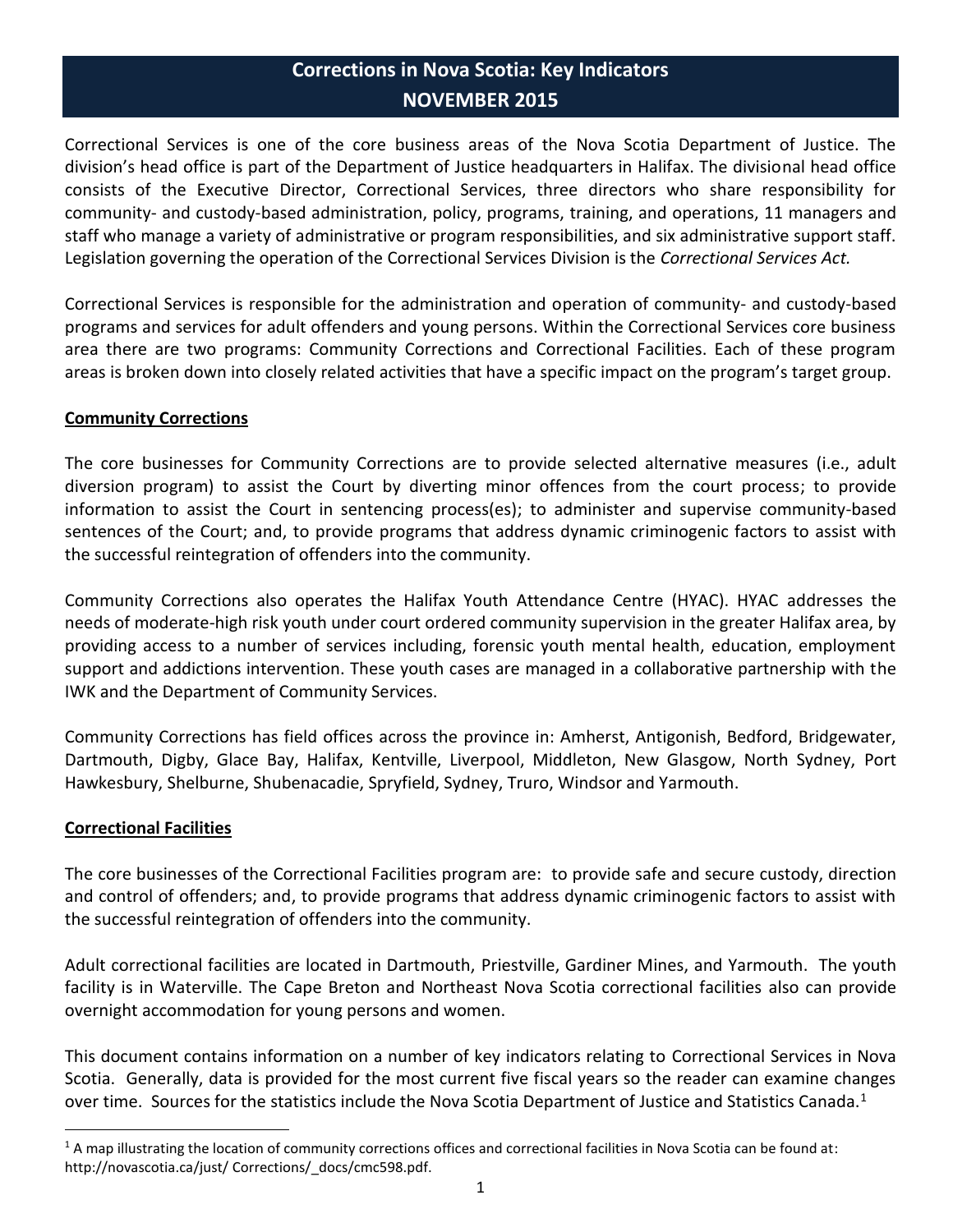## **Cost of corrections**

 $\overline{\phantom{a}}$ 

The cost of Correctional Services is an indicator of the resources required to administer custodial and community-based sentences in the province. Fluctuations in the cost of corrections may be driven by a number of factors, including but not limited to: the level of crime, legislative and policy responses to crime, sentencing practices, and administrative changes relating to organizational structure and the delivery of services, as well as changes in salaries and benefits for staff.

Figure 1 provides the gross operational expenditures for Correctional Services for the period 2010-11 to 2014-15. In 2014-15 gross expenditures increased by 9% over the previous year; part of a general increasing trend over time.<sup>2</sup> Over the five year period, gross expenditures increased by approximately \$12.9 million or 23%.



Source: Nova Scotia Department of Justice, Financial Services.

 $<sup>2</sup>$  Note that expenditure data can be subject to revision including changes in what types of expense data is reported (i.e., gross vs.</sup> net) as well as issues such as structural changes in the Correctional Services Division. The gross expenditures reported above for the period prior to 2014-15 may differ from what appears in the Department of Justice Accountability Report due to these factors.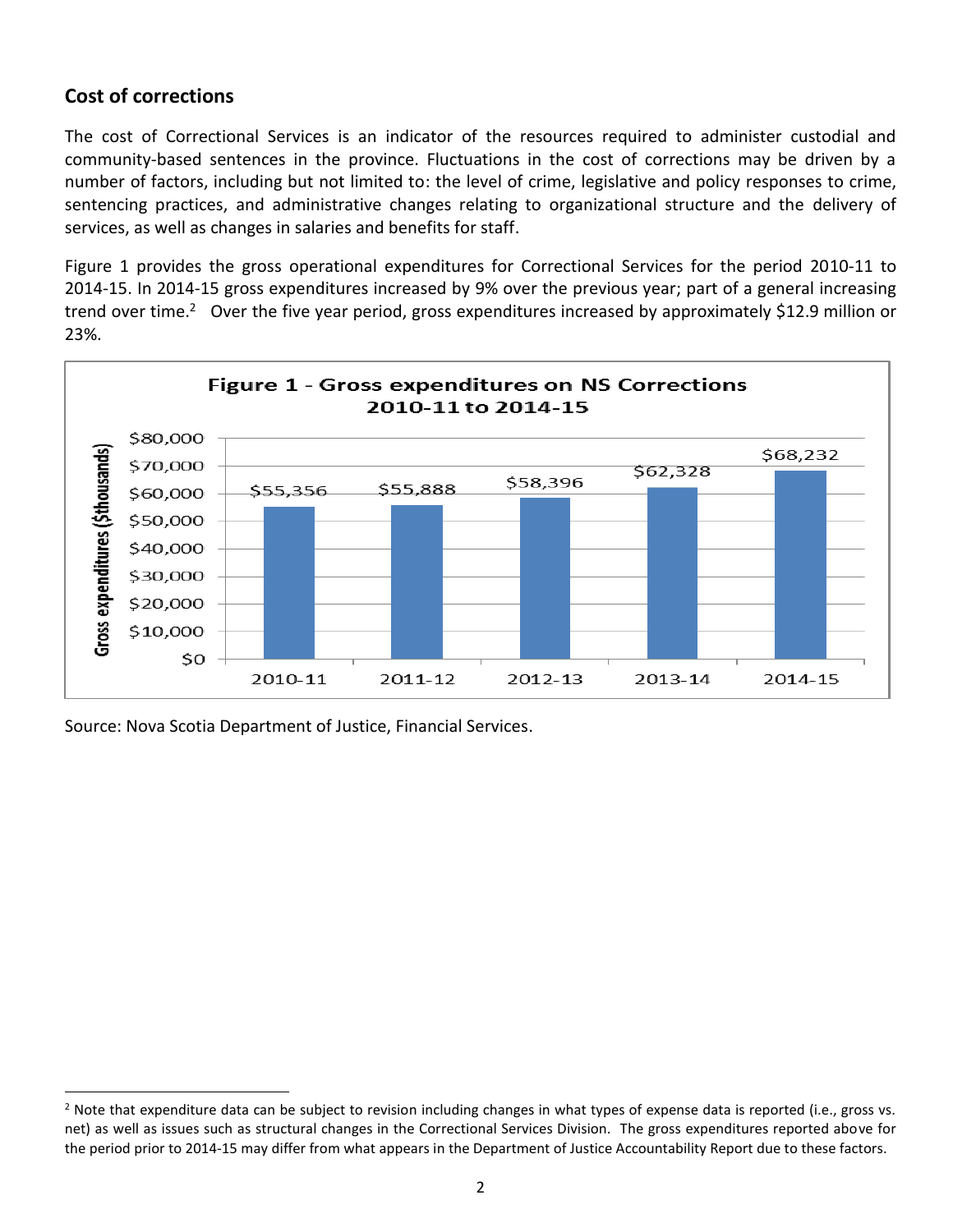Per capita expenditures for Correctional Services was \$72 in 2014-15 which was 9% higher than the prior year (Figure 2).<sup>3</sup> Per capita expenditures have risen over time, increasing 22% over the past 5 years.



Source(s): Nova Scotia Department of Justice, Financial Services.

Statistics Canada. CANSIM Table 051-0005 - Estimates of population, Canada, provinces and territories.

Figure 3 provides the average daily cost per adult offender in custody, based on actual expenditures by adult offender correctional facilities, for the period 2010-11 to 2014-15. The average daily cost per adult offender was \$191 in 2014-15 which was 6% lower than 2013-14 and 3% lower than 2010-11.



Source: Policy, Planning and Research section, Nova Scotia Department of Justice.

 $\overline{a}$ <sup>3</sup> The per capita figures presented in Figure 2 were calculated by dividing the gross expenditures on Correctional Services by the total NS population.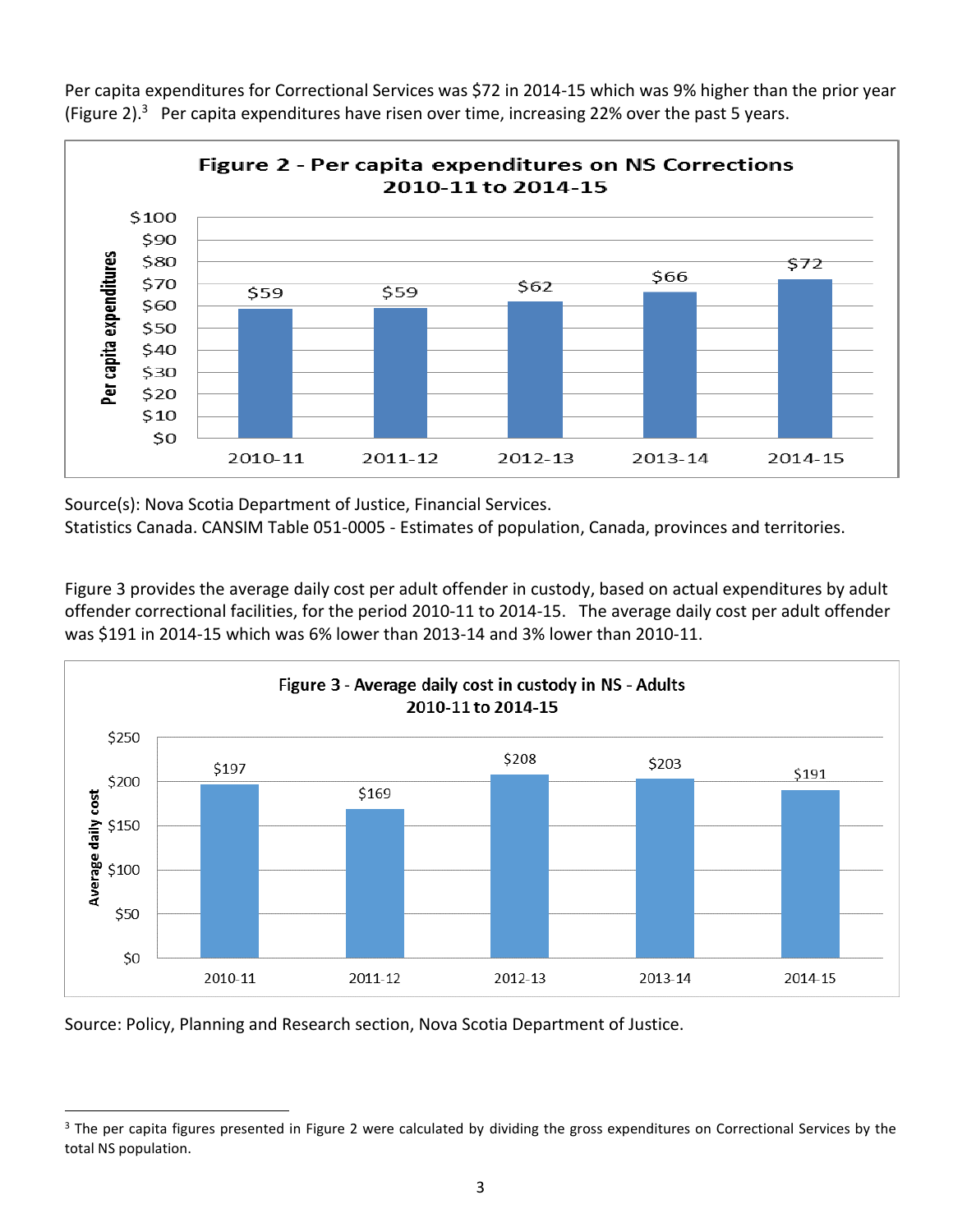#### **Court sentences – adult**

 $\overline{\phantom{a}}$ 

Figure 4 provides the number of guilty cases in adult criminal court in Nova Scotia which had a custody sentence (federal, provincial), probation or a conditional sentence ordered by the court.<sup>4</sup> These statistics provide an indicator of the number of 'inputs' into the adult correctional system. It should be noted that the sentences are not mutually exclusive and so a case may have more than one type of penalty (e.g., the offender may be given a period of custody as well as a period of probation).<sup>5</sup>

There was a decrease of 7% in the number of cases with a sentence of provincial custody in 2014-15 compared to 2013-14, while the number of cases with a sentence of probation decreased by 11%. Conditional sentences decreased by 13% in 2014-15 compared to the previous year.

The number of cases with a provincial custody sentence was relatively stable over the period 2011-12 to 2013-14 before decreasing in 2014-15. The number of cases with a probation sentence had a declining trend over the five year period decreasing by 27%. The number of cases with a conditional sentence decreased by 16% over the five year period and has been trending down since 2011-12.



Probation was the most frequently ordered sentence in each of the last five years.

Source: Policy, Planning and Research section, Nova Scotia Department of Justice.

<sup>4</sup> This analysis employs the Statistics Canada definition of a case which is – 'one or more charges against an accused person or company that were processed by the courts at the same time and received a final decision. A case combines all charges against the same person having one or more key overlapping dates (date of offence, date of initiation, date of first appearance, date of decision, or date of sentencing) into a single case.' Excluded from the chart are cases with either a fine, restitution, or some 'other' sentence.

<sup>&</sup>lt;sup>5</sup> Total cases with a custody sentence can be calculated by adding together the number of cases where provincial custody was ordered and the number of cases where federal custody was ordered. For 2014-15 the total cases where custody was ordered totaled 2,055.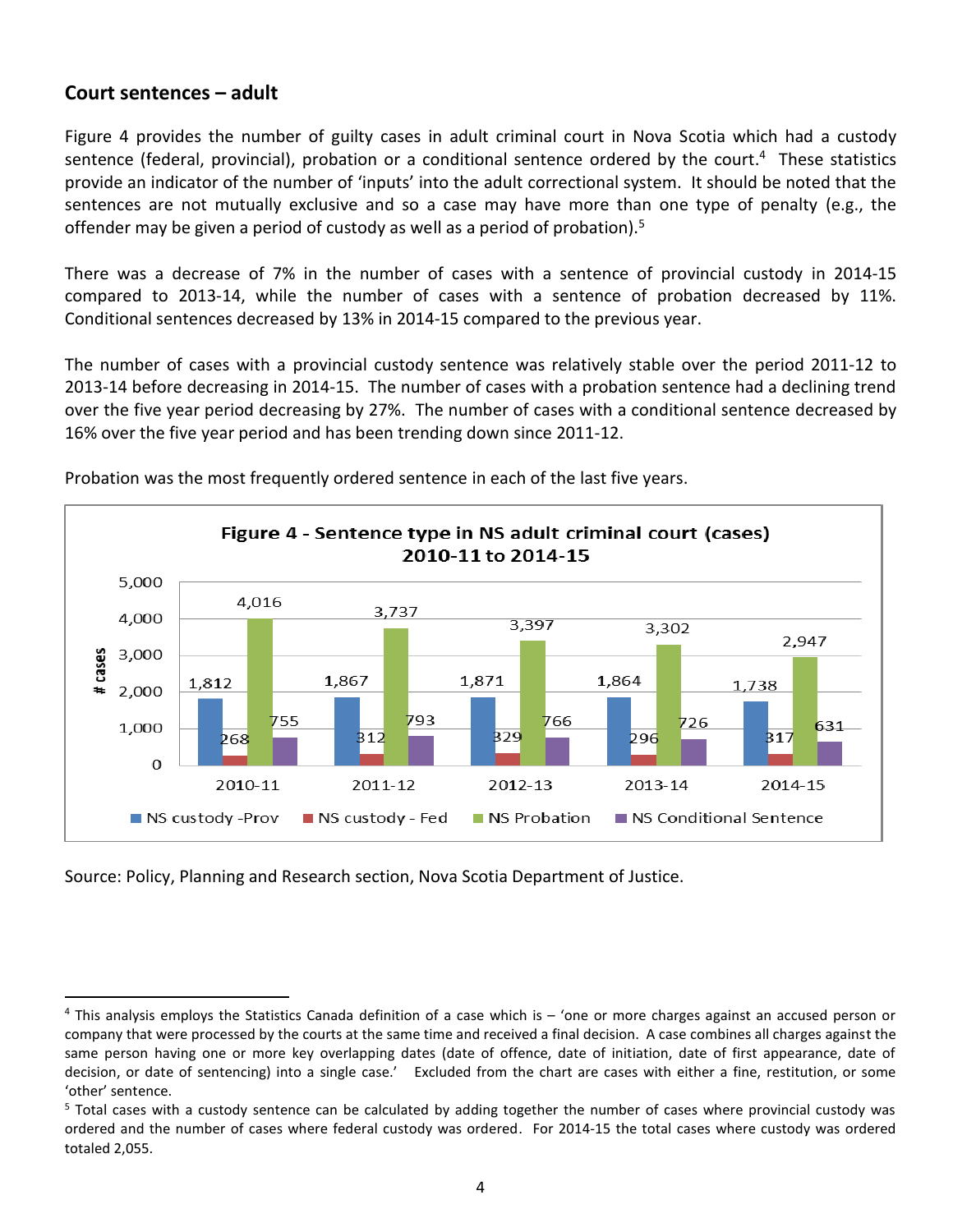## **New arrivals at adult correctional facilities**

The statistics presented below are for the number of new arrivals in adult correctional facilities for the years 2012-13 to 2014-15. New arrivals (adult facilities) are counted as intakes only (e.g., from non-custody status to custody, transfer from another jurisdiction, or conditional sentence to custody). An individual could have more than one new arrival at a correctional facility during a fiscal year. New arrivals do not include the transfer of individuals between correctional facilities within the province.

Reasons why an adult is in a correctional facility include: being sentenced to provincial custody; being remanded to provincial custody; or, some other reason (e.g., parole suspension; federal inmate in custody at provincial institution in advance of court hearing, breach of a court order, etc.).

Six adult correctional facilities in Nova Scotia were operating during this time period, specifically: Central Nova Scotia Correctional Facility; Cape Breton Correctional Facility and Southwest Correctional Facility were in operation for all 3 fiscal years. The Antigonish and Cumberland correctional facilities were in operation until their decommissioning in January 2015; the Northeast Nova Scotia Correctional Facility commenced operation in February 2015. Of the adult facilities, the Central Nova Scotia Correctional Facility is the largest and accounted for the greatest number of new arrivals.

In 2014-15 there were 4,002 new arrivals at adult correctional facilities in the province (Figure 5). There was a decreasing trend in the number of new arrivals from 2012-13 to 2014-15 with a decrease of 5% over the 3 year period.



r – revised

Source: Correctional Services Division of the Nova Scotia Department of Justice (Justice Enterprise Information Network JEIN report).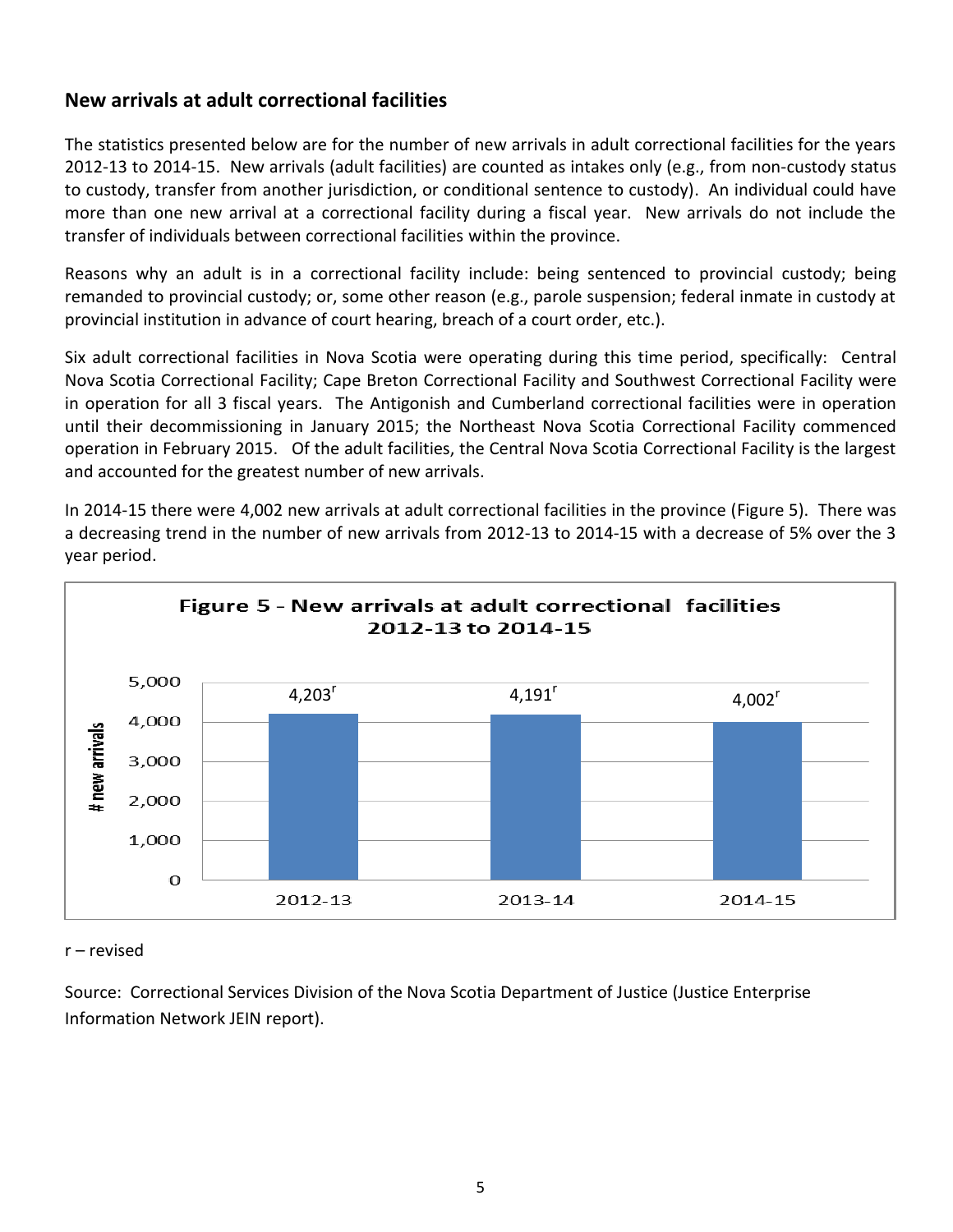### **Average daily count – adults**

l

The average daily count of adults in custody reflects the number of adults physically in a provincial correctional facility at the time of the daily count. Daily counts are useful for describing the make-up of the custodial population in terms of custody status: sentenced custody (i.e., person in a correctional facility as a result of a court-ordered sentence), remand (i.e., temporary detention in a facility pending trial or sentencing) and other forms of detention (e.g., immigration holds, federal inmates, etc.). These statistics are helpful in looking at specific policy issues relating to custodial populations as well as operational issues relating to correctional facility capacity.<sup>6</sup>

In 2014-15, there was an average of 506 adults in custody on any given day. This is a decrease of 18 inmates or 4% from the prior year (Figure 6). The number of adults in provincial sentenced custody decreased by 10% while the number on remand remained stable.<sup>7</sup>

Over the five year period, the total average daily count increased by 19%. This increase was driven by a 36% increase in the number of adults in remand. The number in sentenced custody remained stable over the five years.

Offenders on remand consistently outnumbered those in sentenced custody over the five year period. In 2014-15, nearly two-thirds (65%) were on remand while slightly less than one-third (31%) were in sentenced custody.



|                                                | 2010-11 | 2011-12 | 2012-13 | 2013-14 | 2014-15 |
|------------------------------------------------|---------|---------|---------|---------|---------|
| % NS Sentenced provincial custody <sup>8</sup> | 37%     | 34%     | 32%     | 33%     | 31%     |
| % NS Remand                                    | 57%     | 61%     | 63%     | 63%     | 65%     |
| % NS Other statuses                            | 7%      | 5%      | 4%      | 4%      | 4%      |

Source(s): Policy, Planning and Research, Nova Scotia Department of Justice. Statistics Canada. CANSIM Table 251-0005 - Average counts of offenders in provincial and territorial programs.

 $6$  Adult correctional facilities vary in size with the Central Nova Scotia Correctional Facility (300 inmates) having the largest capacity while the facility with the smallest capacity was the Southwest Nova Scotia Correctional Facility (38 inmates).

 $<sup>7</sup>$  While the average daily count figures reported above are rounded to the nearest whole number for simplicity of presentation,</sup> calculations use the average daily count figure rounded to one decimal place which can slightly affect the percentages reported. <sup>8</sup> Due to rounding, some percentages may not total to 100%.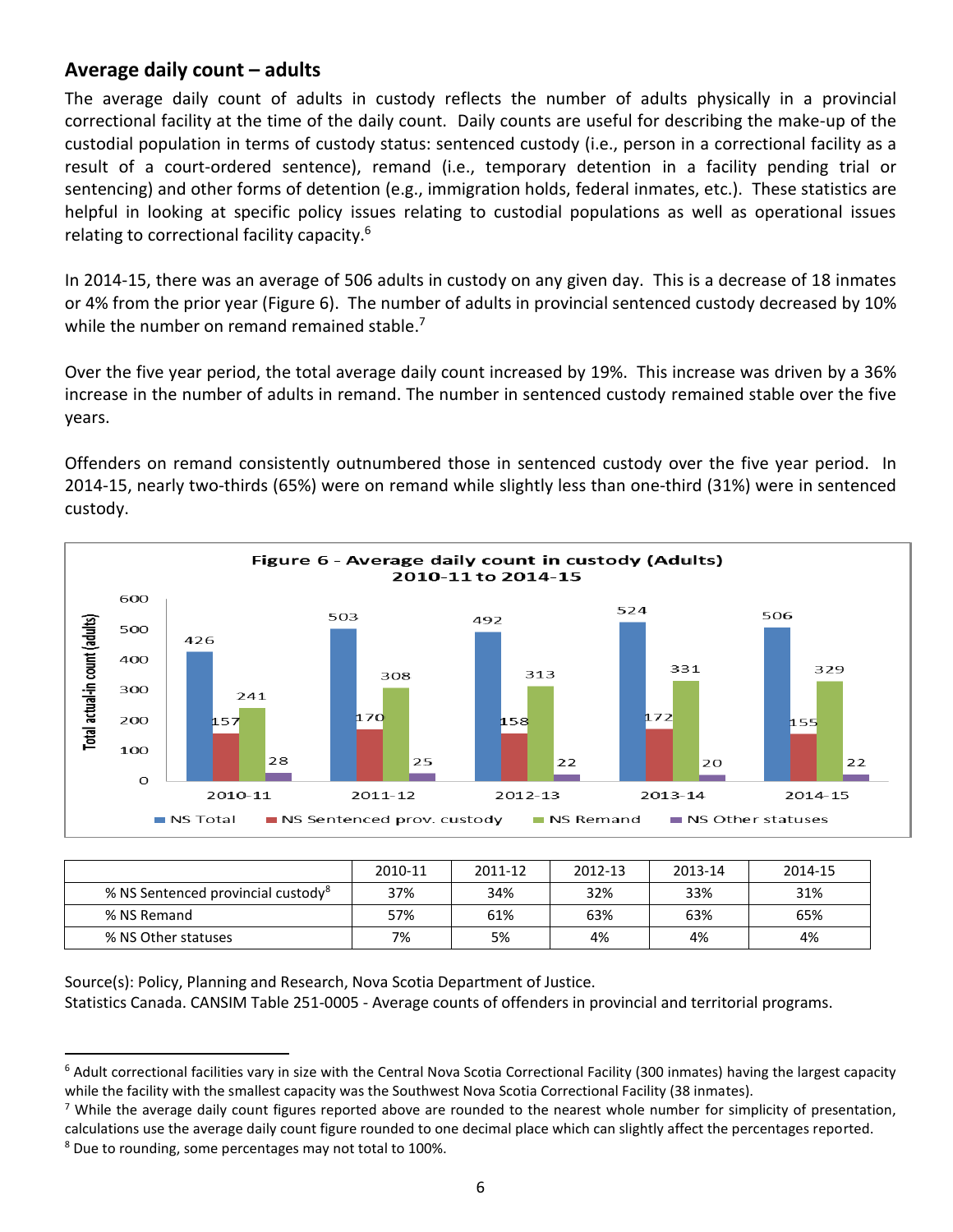#### **Incarceration rate – adult**

 $\overline{\phantom{a}}$ 

Between 2013-14 and 2014-15, the adult incarceration rate decreased by 4% (Figure 7).<sup>9</sup> Following an increase in 2011-12, the incarceration rate has remained relatively stable over the past 4 years.<sup>10</sup>



Source(s): Policy, Planning and Research, Nova Scotia Department of Justice

Statistics Canada. CANSIM Table 251-0005 - Average counts of offenders in provincial and territorial programs, annual

<sup>&</sup>lt;sup>9</sup>The incarceration rate for adults is calculated as the total daily count figure divided by the size of the adult population and standardized per 100,000 population. The provincial incarceration rate is an indicator of the proportion of Nova Scotia residents, in a given year, who are in custody (sentenced custody, remand, "other status") in provincial institutions. It excludes federal institutions, but includes federally sentenced offenders in provincial institutions.

 $10$ While the incarceration rate figures reported above are rounded to the nearest whole number for simplicity of presentation, calculations use the incarceration rate figure rounded to one decimal place which can slightly affect the percentages reported.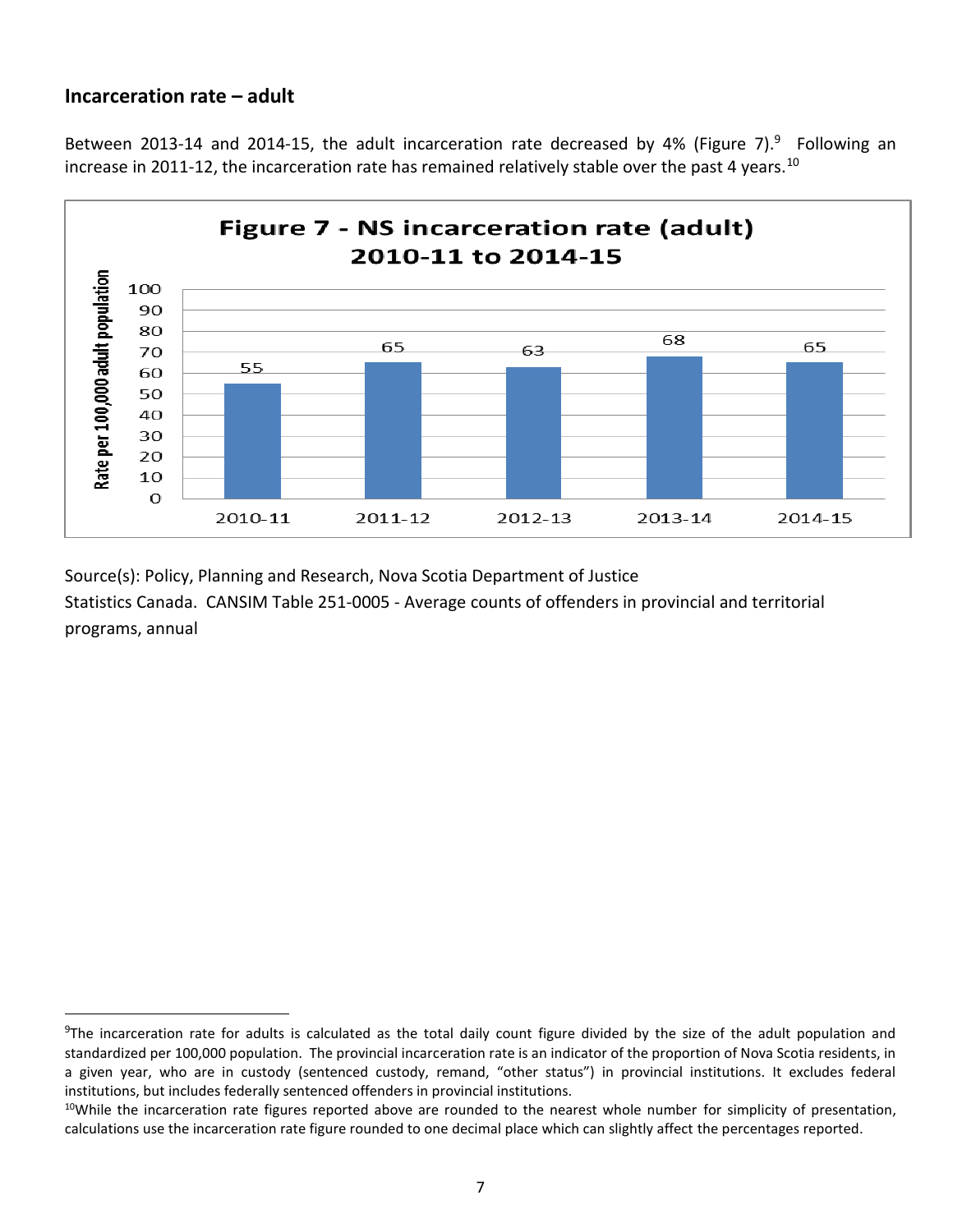# **Length of stay in provincial sentenced custody – adult**

Statistics on length of stay in custody provide information on the amount of time offenders spend in a facility prior to release. This information is useful for administrative planning in specific areas such as programming. It should be noted that the length of time spent in a facility may not equal the length of time ordered by the court due to earned remission (i.e., reduced time in custody due to good behaviour).

Figure 8 provides information on the length of stay in provincial sentenced custody in Nova Scotia adult correctional facilities for the period for 2010-11 to 2014-15. 11

The median length of stay for sentenced custody in 2014-15 was 40 days and was unchanged over the five year time period.<sup>12</sup> The average number of days spent in sentenced custody for 2014-15 was 65.



The average stay over this time period was relatively stable ranging from a low of 62 days to a high of 67.

Source: Policy, Planning and Research, Nova Scotia Department of Justice

 $\overline{a}$ 

 $11$  The average (mean) and median length of stay in provincial sentenced custody is an estimate calculated based on two-thirds of the aggregate sentence length (days). This assumes that inmates have earned one-third remission for their sentences. <sup>12</sup> The median length of stay is the midpoint of the sorted data for length of custody (days), where exactly half the data are above

and half below the midpoint.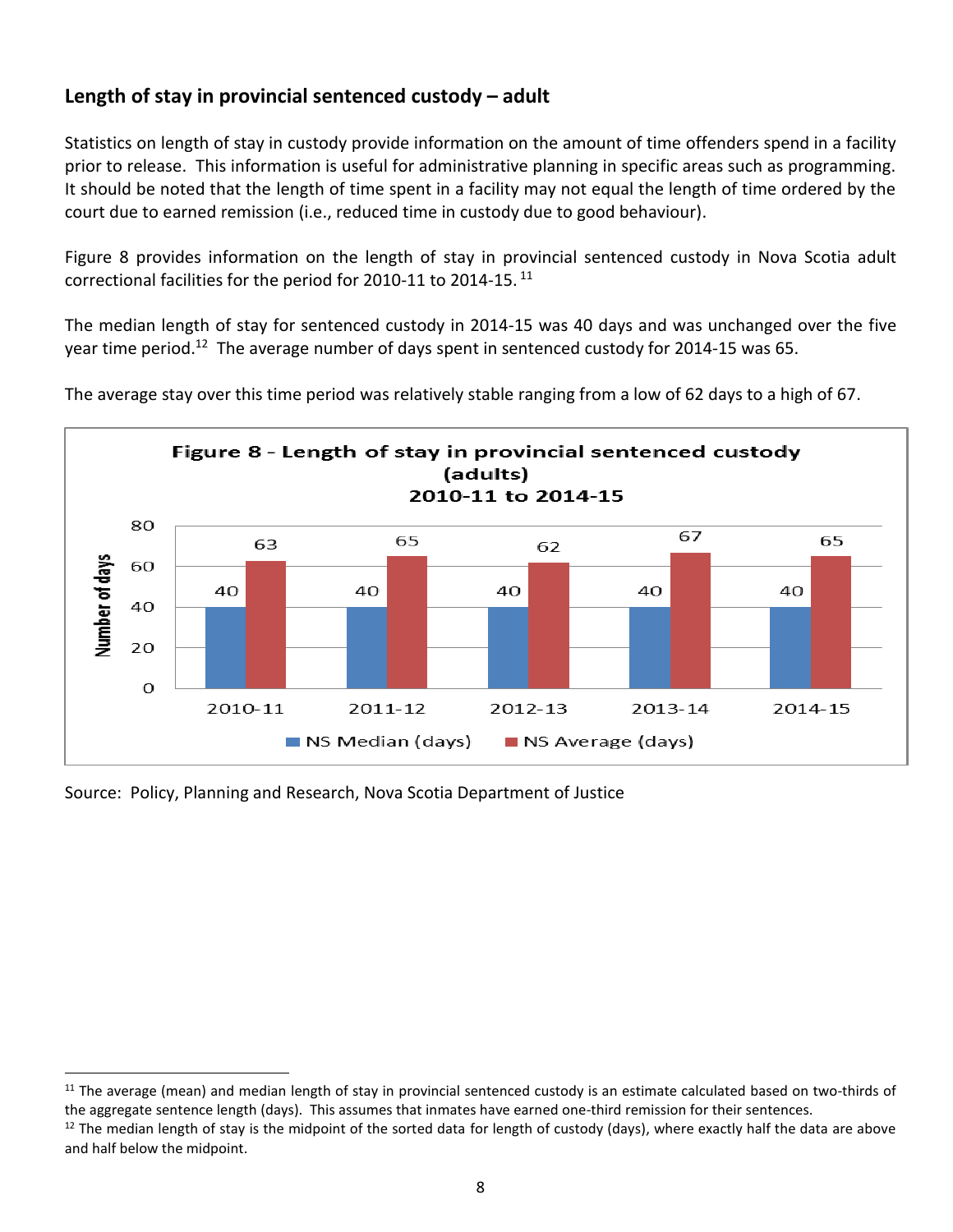# **Sentence length for probation – adult**

Statistics on sentence length for probation provide information on the amount of time that adult offenders are subject to probation conditions imposed by the courts on a probation order.

Figure 9 provides information on the length of probation ordered by adult criminal courts in Nova Scotia for the period 2010-11 to 2014-15. The median length of probation ordered in 2014-15 was 365 days and which was a slight increase (5 days or 1%) over the previous year. The average length of probation ordered in 2014- 15 was 450 days, a 4% increase compared to the previous year. Over the five year period, there was an upward trend in average length of probation.



Source: Policy, Planning and Research, Nova Scotia Department of Justice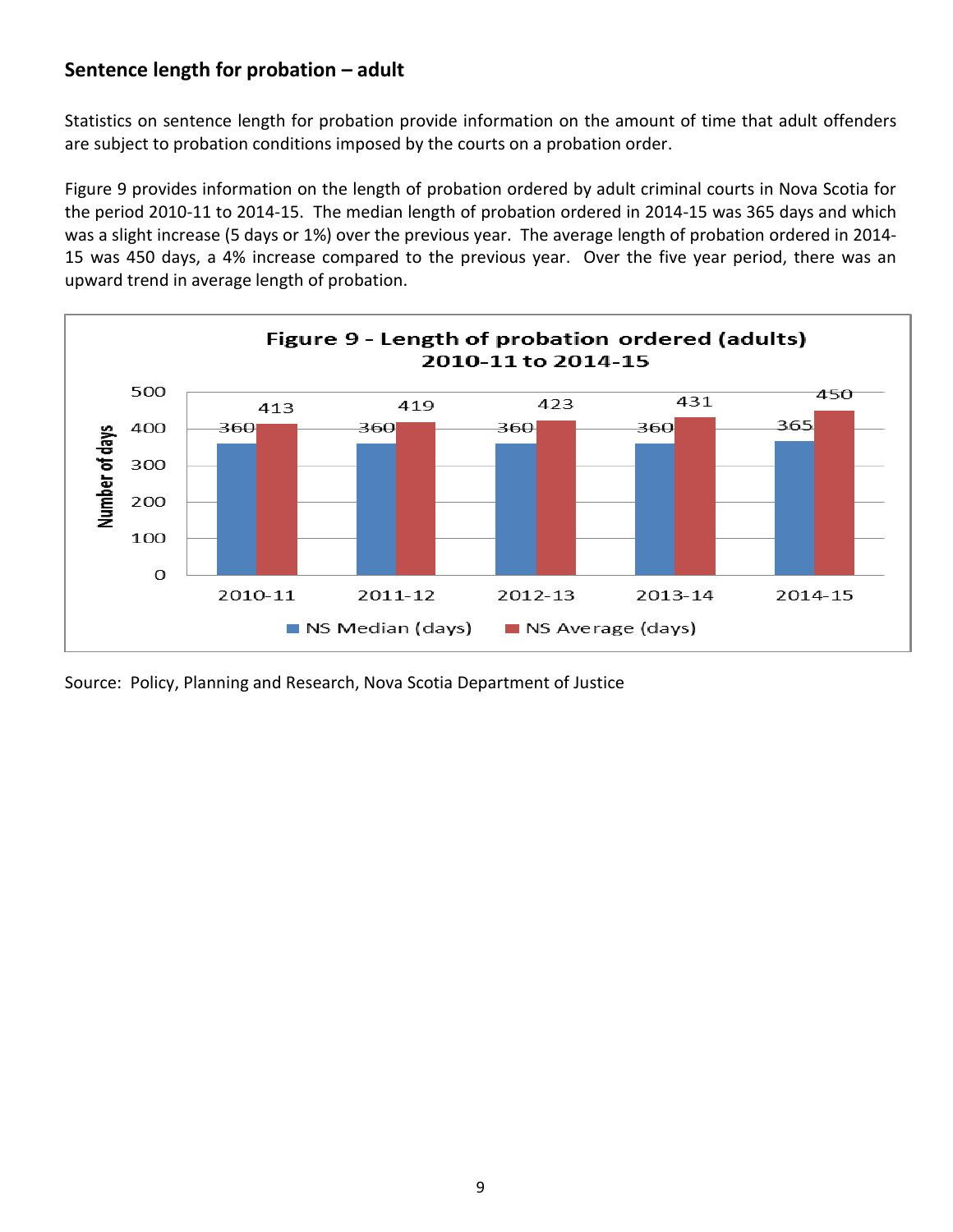# **Major incidents - adults**

 $\overline{\phantom{a}}$ 

Major incidents involving persons in custody are defined in the Nova Scotia Department of Justice policy – 'Disclosure of information on major incidents involving persons in custody'<sup>13</sup> . Major incidents include, but are not limited to: assault in custody requiring hospitalization, death in custody, escape from custody, seizure of explosives or firearms, or a riot. Major incidents involve correctional facilities, however, in some instances the issue which arises may also involve the work of other stakeholder organizations such as the Court Services Division of the Nova Scotia Department of Justice.

In 2014-15, there were eleven major incidents in adult correctional facilities. The specifics associated with incidents at adult facilities are identified below.<sup>14</sup> Note that the date listed is when the major incident report was published rather than when the specific incident occurred. Typically, major incident reports are issued either on the day that the incident occurred or on the day following however, in some cases, the time elapsed could be several days.

| List of major incidents in 2014-15 involving adult correctional facilities |                                                                                  |  |  |  |  |
|----------------------------------------------------------------------------|----------------------------------------------------------------------------------|--|--|--|--|
| Date                                                                       | <b>Incident</b>                                                                  |  |  |  |  |
| 7-Apr-2014                                                                 | Death in custody at Central Nova Scotia Correctional Facility                    |  |  |  |  |
| 2-Jun-2014                                                                 | Offender admitted to hospital as a result of a physical altercation with another |  |  |  |  |
|                                                                            | offender at Central Nova Scotia Correctional Facility                            |  |  |  |  |
| 22-Jun-2014                                                                | Assault at Central Nova Scotia Correctional Facility                             |  |  |  |  |
| 24-Jun-2014                                                                | Early release from Central Nova Scotia Correctional Facility                     |  |  |  |  |
| 3-Nov-2014                                                                 | Assault at Central Nova Scotia Correctional Facility                             |  |  |  |  |
| 7-Nov-2014                                                                 | Mistaken release from Central Nova Scotia Correctional Facility                  |  |  |  |  |
| 8-Dec-2014                                                                 | Early release from Central Nova Scotia Correctional Facility                     |  |  |  |  |
| 15-Dec-2014                                                                | Offender admitted to hospital as a result of a physical altercation with another |  |  |  |  |
|                                                                            | offender at Central Nova Scotia Correctional Facility                            |  |  |  |  |
| 15-Dec-2014                                                                | Offender admitted to hospital as a result of a physical altercation with another |  |  |  |  |
|                                                                            | offender at Central Nova Scotia Correctional Facility                            |  |  |  |  |
| 11-Mar-2015                                                                | Offender admitted to hospital as a result of a physical altercation with another |  |  |  |  |
|                                                                            | offender at Central Nova Scotia Correctional Facility                            |  |  |  |  |
| 27-Mar-2015                                                                | Assault at Cape Breton Correctional Facility                                     |  |  |  |  |

Source(s): Nova Scotia Department of Justice. See [http://novascotia.ca/just/updates.asp.](http://novascotia.ca/just/updates.asp)

 $13$ The policy document – 'Disclosure of Information on Major Incidents Involving Persons in Custody' can be found at: [http://novascotia.ca/just/global\\_docs/Disclosure%20Policy\\_Major%20Incidents.pdf.](http://novascotia.ca/just/global_docs/Disclosure%20Policy_Major%20Incidents.pdf) <sup>14</sup> There were no major incidents involving a youth facility in 2014-15.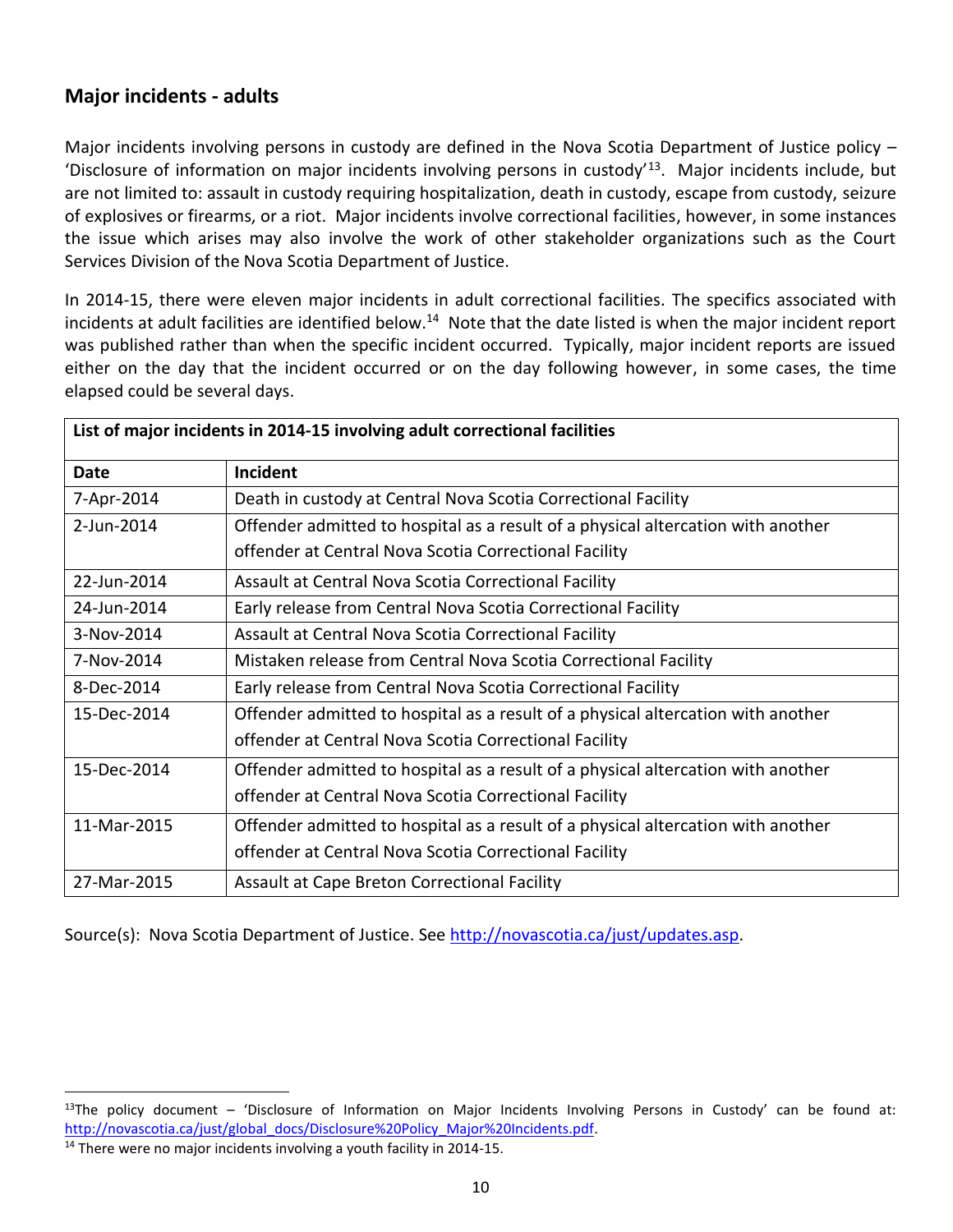#### **Court sentences – youth**

Figure 10 provides the number of guilty cases in youth court in Nova Scotia which had sentences of custody, probation or deferred custody and supervision (i.e., sentence placing the youth in the community subject to certain conditions such that if adhered to, results in the youth serving the remainder of the custody term in the community). These statistics provide an indicator of the number of 'inputs' into the youth correctional system. It should be noted that the sentences are not mutually exclusive and so a case may have more than one type of penalty (e.g., the youth may be given a period of custody as well as a period of probation).

Decreases occurred for all three sentence types in 2014-15. The number of youth court cases with custody sentences decreased by 26% between 2013-14 and 2014-15, the number with probation decreased by 18% and the number with deferred custody and supervision sentences decreased by 39%.

There was a general decreasing trend in sentences with probation over the past 5 years with an overall decrease of 36%. The number of custody and deferred custody and supervision sentences were more variable.



The number of cases with probation consistently outnumbered the other sentence types.

Source: Policy, Planning and Research, Nova Scotia Department of Justice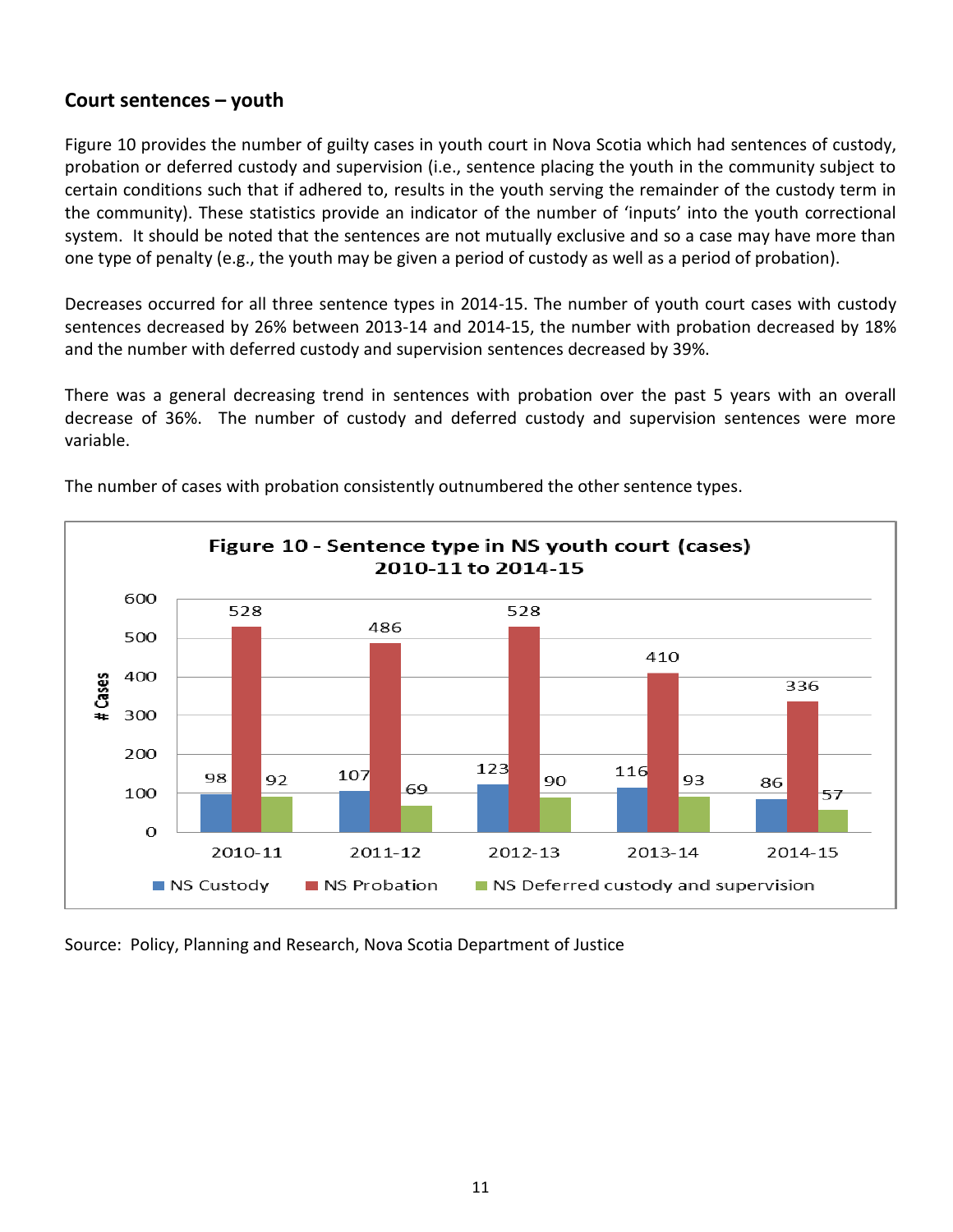## **New arrivals at youth correctional facilities**

The statistics presented below are for the number of new arrivals at youth correctional facilities in Nova Scotia for the years 2012-13 to 2014-15. New arrivals (youth facilities) are counted as intakes only (e.g., from non-custody status to custody, transfer from another jurisdiction, or deferred custody to custody). New arrivals do not include the transfer of individuals between correctional facilities within the province. An individual could have more than one new arrival at a correctional facility during a fiscal year.

Reasons why a youth is in a facility include: being sentenced to open, open/secure or secure custody: being remanded to custody; or, breach of a court order.

Two youth correctional facilities were operating in Nova Scotia during this time period: the Nova Scotia Youth Facility (NSYF); and, the Cape Breton Youth Detention Facility (CBYDF).<sup>15</sup> Of the two youth facilities, the Nova Scotia Youth Facility is the largest and accounts for the greatest number of new arrivals.

In 2014-15, there were 322 new arrivals at youth correctional facilities, a 25% decrease from the previous year and a 33% decrease from 2012-13 (Figure 11).



#### r – revised

 $\overline{\phantom{a}}$ 

Source: Correctional Services Division of the Nova Scotia Department of Justice (Justice Enterprise Information Network JEIN report).

<sup>&</sup>lt;sup>15</sup> The Cape Breton Youth Detention Facility is designed as a short-term term detention facility.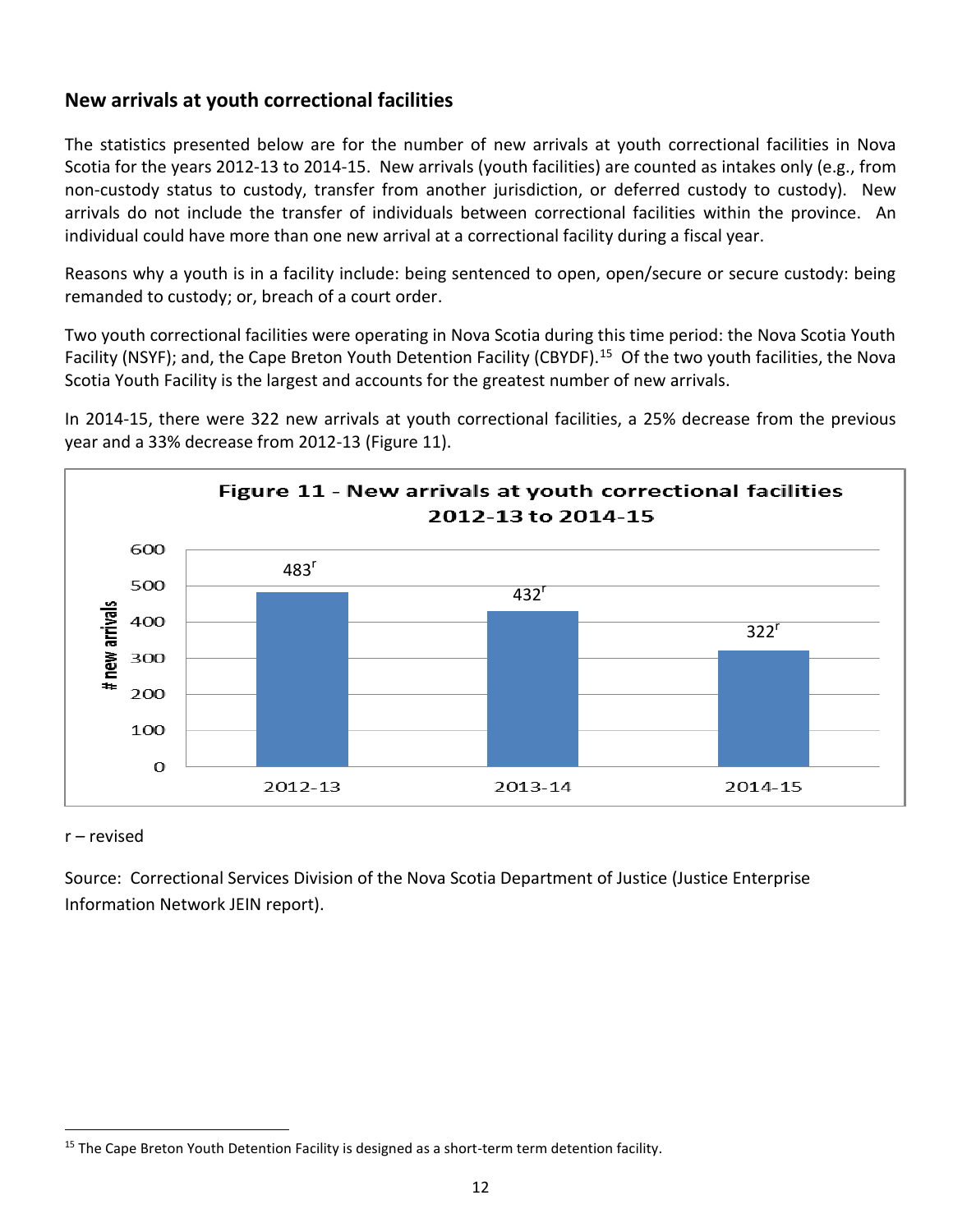## **Average daily count – youth**

 $\overline{\phantom{a}}$ 

The average daily count of youth in custody reflects the number of youth physically located in a correctional facility at the time of the daily count (midnight on a specified day). Average daily counts are useful for describing the make-up of the youth custodial population in terms of custody status: sentenced custody, remand (also sometimes referred to as pre-trial detention) and other forms of detention (e.g., Provincial Director remand, etc.).<sup>16</sup> These statistics can be helpful in looking at specific policy issues relating to different types of custodial populations as well as operational issues relating to correctional facility capacity.

In 2014-15, there was an average of 34 youth in custody on any given day including 22 in sentenced custody, 11 in remand and 2 on other statuses (Figure 12). The total count of youth in custody decreased by 21% from 2013-14 to 2014-15 with a decrease in both sentenced custody (23%) and remand (18%).<sup>17</sup>

Unlike the adult custodial population, the average daily count of youth in sentenced custody was consistently higher than the number on remand throughout this time period. In 2014-15, 63% of the youth custodial population were in sentenced custody, while 31% were on remand.



|                        | 2010-11 | 2011-12 | 2012-13 | 2013-14 | 2014-15 |
|------------------------|---------|---------|---------|---------|---------|
| % NS Sentenced custody | 68%     | 53%     | 54%     | 65%     | 63%     |
| % NS Remand            | 28%     | 44%     | 43%     | 30%     | 31%     |
| % NS Other             | 4%      | 3%      | 3%      | 5%      | 6%      |

Source(s): Policy, Planning and Research, Nova Scotia Department of Justice. Statistics Canada. CANSIM Table 251-0008 - Youth correctional services, average counts of young persons in provincial and territorial correctional services.

<sup>&</sup>lt;sup>16</sup>A Provincial Director remand occurs when there is reasonable grounds to believe that a youth has breached a condition associated with supervision in the community. When this occurs, the designated Provincial Director orders the youth to be held in custody until such time that a review can be conducted.

<sup>&</sup>lt;sup>17</sup> While the average daily count figures reported above are rounded to the nearest whole number for simplicity of presentation, calculations use the average daily count figure rounded to one decimal place which can slightly affect the percentages reported. In addition, it also affects the average daily count figure as is evident for the 2014-15 figures where the total reported is 34 but the sum of the individual figures, each of which were rounded, is 35.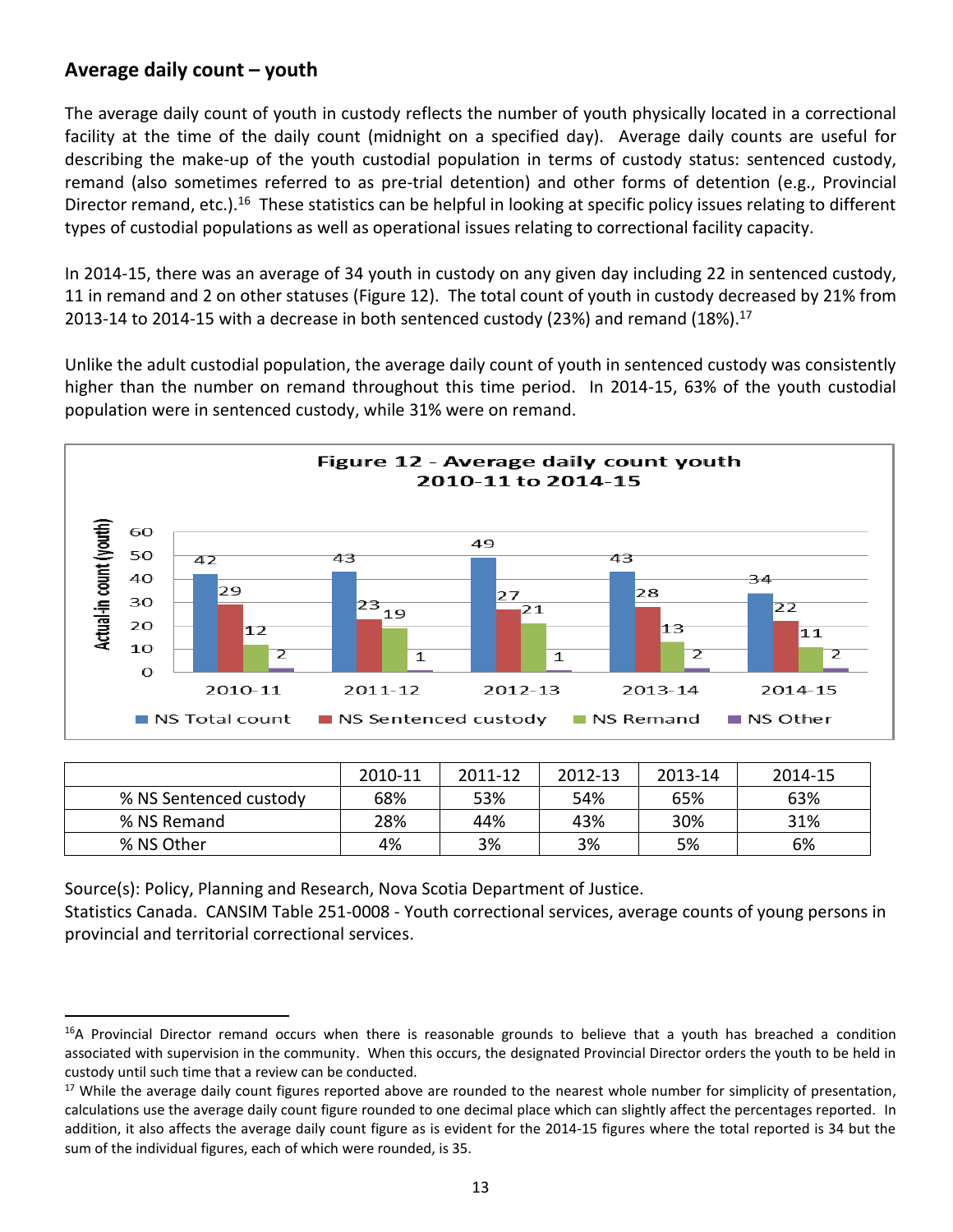### **Incarceration rate – youth**

 $\overline{\phantom{a}}$ 

Between 2010-11 and 2012-11 the youth incarceration rate in Nova Scotia increased while for 2012-13 to 2014-15 a decrease occurred (Figure 13).

Comparing 2014-15 to 2013-14, a decrease of 14% occurred while comparing 2014-15 to 2010-11 the rate was relatively similar. 18

Over the five year period, the youth incarceration rate ranged between 6 and 8 youth incarcerated per 10,000 youth population. 19



Source(s): Policy, Planning and Research, Nova Scotia Department of Justice.

Statistics Canada. CANSIM Table 251-0008 - Youth correctional services, average counts of young persons in provincial and territorial correctional services.

<sup>&</sup>lt;sup>18</sup> While the incarceration rate figures reported above are rounded to the nearest whole number for simplicity of presentation, calculations use the incarceration rate figure rounded to one decimal place which can slightly affect the percentages reported. For 2010-11 the incarceration rate was 6.4 per 10,000 youth while the 2014-15 figure was 5.8 per 10,000 youth population both of which are rounded to 6 per 10,000 youth population in Figure 13.

 $19$ The youth incarceration rate is an indicator of the proportion of Nova Scotia youth who are in custody (sentenced custody, remand, "other status") in a provincial youth facility. It is calculated as the total daily count figure divided by the size of the population 12 to 17 years of age and standardized per 10,000 youth population.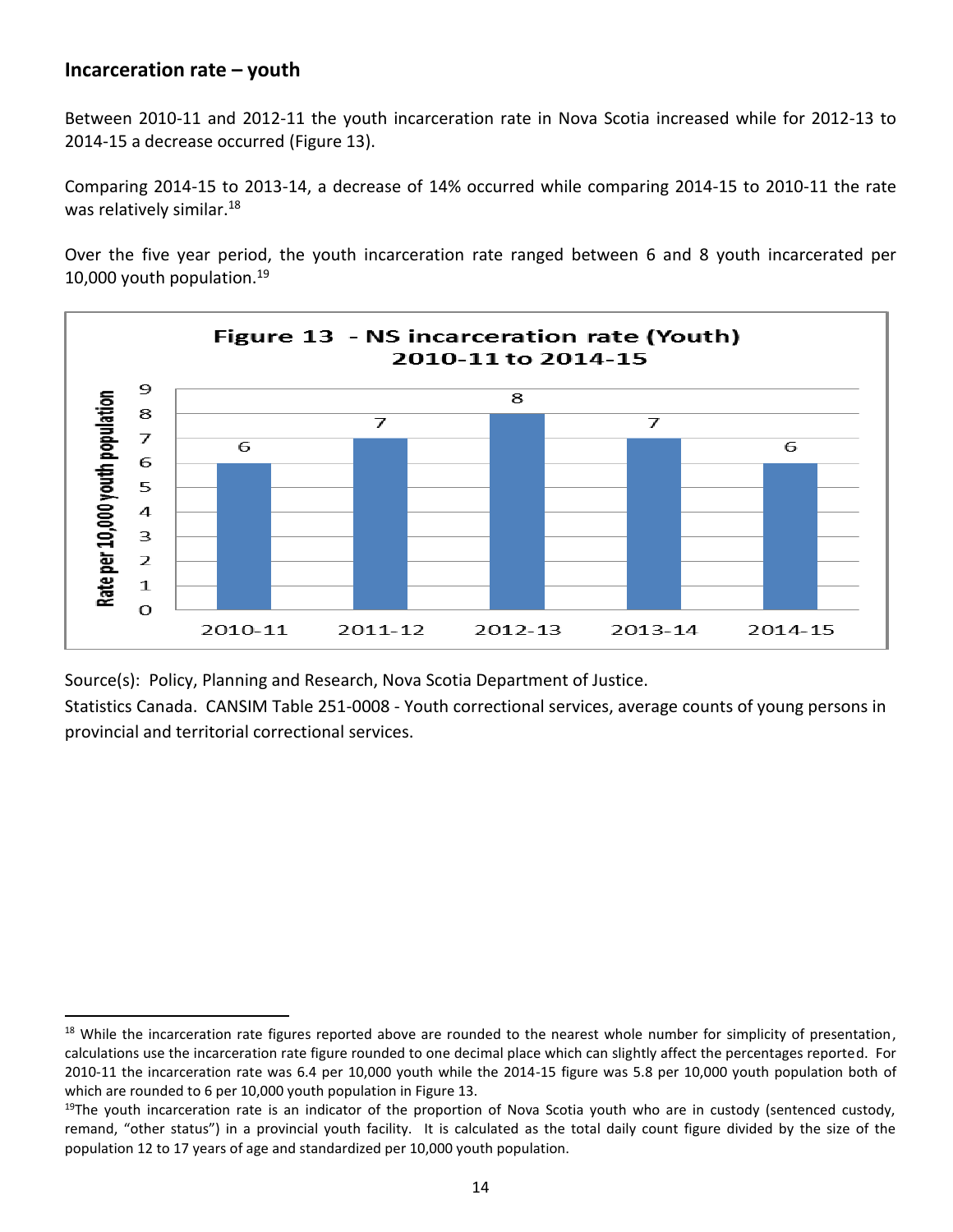# **Length of stay in provincial sentenced custody – youth**

Statistics on length of stay in custody provide information on the relative amount of time youth spend in a facility. This information is useful for administrative planning in specific areas such as programming. Average length of stay for youth in provincial sentenced custody is an estimate using the custody portion of youth custody and supervisions sentences.

The median length of stay for youth in sentenced custody in 2014-15 was 27 days, remaining stable from the previous year (Figure 14).<sup>20</sup> The average length of stay in sentenced custody for 2014-15 was 71 days, an 18% increase compared to the previous year.

The median length of stay in provincial sentenced custody was stable over the period 2010-11 to 2012-13 but then decreased in 2013-14 and remained stable in 2014-15. The average stay over this time period varied from a low of 60 days to a high of 79 days.



Source: Policy, Planning and Research, Nova Scotia Department of Justice

 $\overline{a}$ 

<sup>&</sup>lt;sup>20</sup> The median length of stay is the midpoint of the sorted data for length of custody (days), where exactly half the data are above and half below the midpoint.